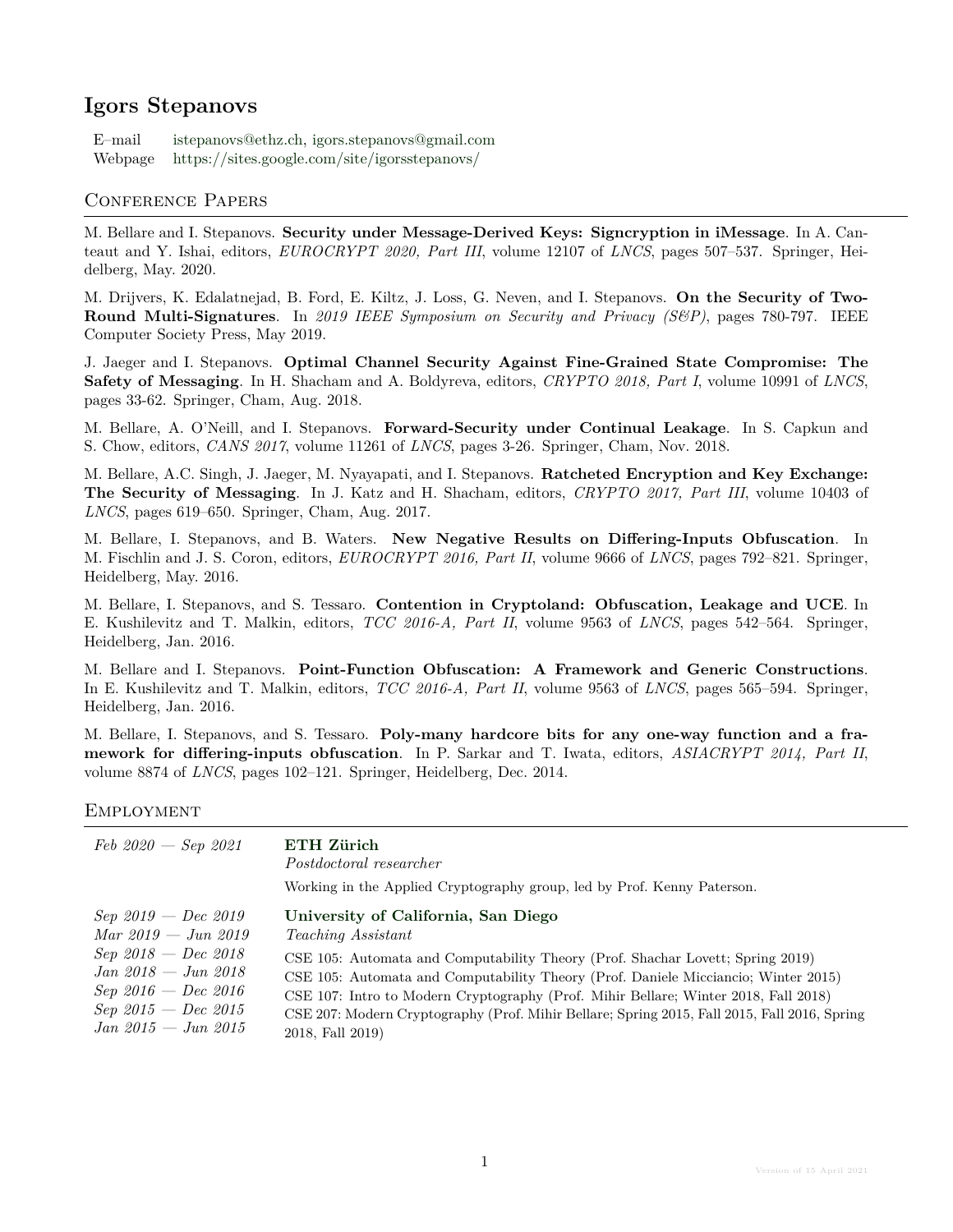| $Jul\ 2019 - Dec\ 2019$<br>$Jan 2017 - Dec 2017$                           | University of California, San Diego<br>Graduate Student Researcher                                                                                                                                                                                                                                                                                                                                                                                                                                |
|----------------------------------------------------------------------------|---------------------------------------------------------------------------------------------------------------------------------------------------------------------------------------------------------------------------------------------------------------------------------------------------------------------------------------------------------------------------------------------------------------------------------------------------------------------------------------------------|
| $Jan 2016 - Aug 2016$<br>Mar $2014 - Dec 2014$                             | Supervised by: Mihir Bellare, Daniele Micciancio, Hovav Shacham.                                                                                                                                                                                                                                                                                                                                                                                                                                  |
| $Jun\ 2015\, - \, Sep\ 2015$                                               | Georgetown University<br>Research Assistant                                                                                                                                                                                                                                                                                                                                                                                                                                                       |
|                                                                            | Supervised by Adam O'Neill.                                                                                                                                                                                                                                                                                                                                                                                                                                                                       |
| $Sep\;2012\;-\;Sep\;2013$                                                  | whiteCryption, Rīga, Latvia<br>Cryptography Researcher                                                                                                                                                                                                                                                                                                                                                                                                                                            |
|                                                                            | Studied fully homomorphic encryption (the main focus), functional encryption, and other<br>selected topics related to white-box cryptography. Implemented a Sage prototype of AES<br>algorithm protected by a fully homomorphic encryption scheme.<br>Reviewed the product-oriented research, revolving around the ideas of secure and fast imple-<br>mentations of various cryptographic algorithms by using primitive operations of a virtual<br>white-box machine.<br>Environment: Sage, LATFX |
| $Sep\;2012$ - May 2013<br>$Feb\ 2007 - Feb\ 2010$<br>(evening/weekend job) | School of Programming 'Progmeistars', Rīga, Latvia<br>Programming Teacher                                                                                                                                                                                                                                                                                                                                                                                                                         |
|                                                                            | Delivered lectures and practice lessons. Classes of high school students, in groups of 8 to 12.<br>Curriculum highlights: programming in Pascal, Boolean logic and binary operations, DOS and<br>FAT internals, databases (using dBASE), numerical methods, basic data structures, recursion,<br>combinatorial algorithms.                                                                                                                                                                        |
| Aug $2010 - Sep$ 2011                                                      | whiteCryption, Rīga, Latvia<br>Software Developer                                                                                                                                                                                                                                                                                                                                                                                                                                                 |
|                                                                            | Participated in the development of the 'SecureKeyBox' white-box cryptography library.<br>Implemented various cryptography primitives using the operations of a virtual whitebox<br>machine.<br>High involvement in the full development cycle. Responsible for the communication with<br>clients concerning the functionality of the 'SecureKeyBox' library.<br><i>Environment:</i> $C++$ , $C#$ , <i>Python</i>                                                                                  |
|                                                                            |                                                                                                                                                                                                                                                                                                                                                                                                                                                                                                   |
| $Feb\ 2009 - Aug\ 2010$                                                    | DnB Nord Bank, Core Banking Group, Rīga, Latvia<br><i>System Analyst / Developer</i>                                                                                                                                                                                                                                                                                                                                                                                                              |
|                                                                            | Developed a tool to parse and modify XML and XSD files. Redesigned the internal staff<br>access control system. Maintained the payment system.<br>Environment: OpenEdge Advanced Business Language, Java, XML, XSD                                                                                                                                                                                                                                                                                |
| $Jul\ 2007 - Jan\ 2009$<br>${\rm (part-time \; employment)}$               | Syncrosoft, Rīga, Latvia<br>Software Developer                                                                                                                                                                                                                                                                                                                                                                                                                                                    |
|                                                                            | Adapted an open source parser 'Elsa' to modify $C/C++$ source code by changing its abstract<br>syntax tree. Developed an automated refactoring tool for $C/C++$ code. Developed new<br>features for the MCFACT software protection technology (acquired by whiteCryption in 2010).                                                                                                                                                                                                                |
|                                                                            | Environment: $C/C++$ , Python, Yaxx, Bison                                                                                                                                                                                                                                                                                                                                                                                                                                                        |
| <b>EDUCATION</b>                                                           |                                                                                                                                                                                                                                                                                                                                                                                                                                                                                                   |
|                                                                            |                                                                                                                                                                                                                                                                                                                                                                                                                                                                                                   |

*Sep 2013 — Dec 2019* **[University of California, San Diego](http://www.ucsd.edu/)** (San Diego, USA) **Department of Computer Science and Engineering** *PhD in Computer Science*

Academic advisor: Prof. Mihir Bellare.